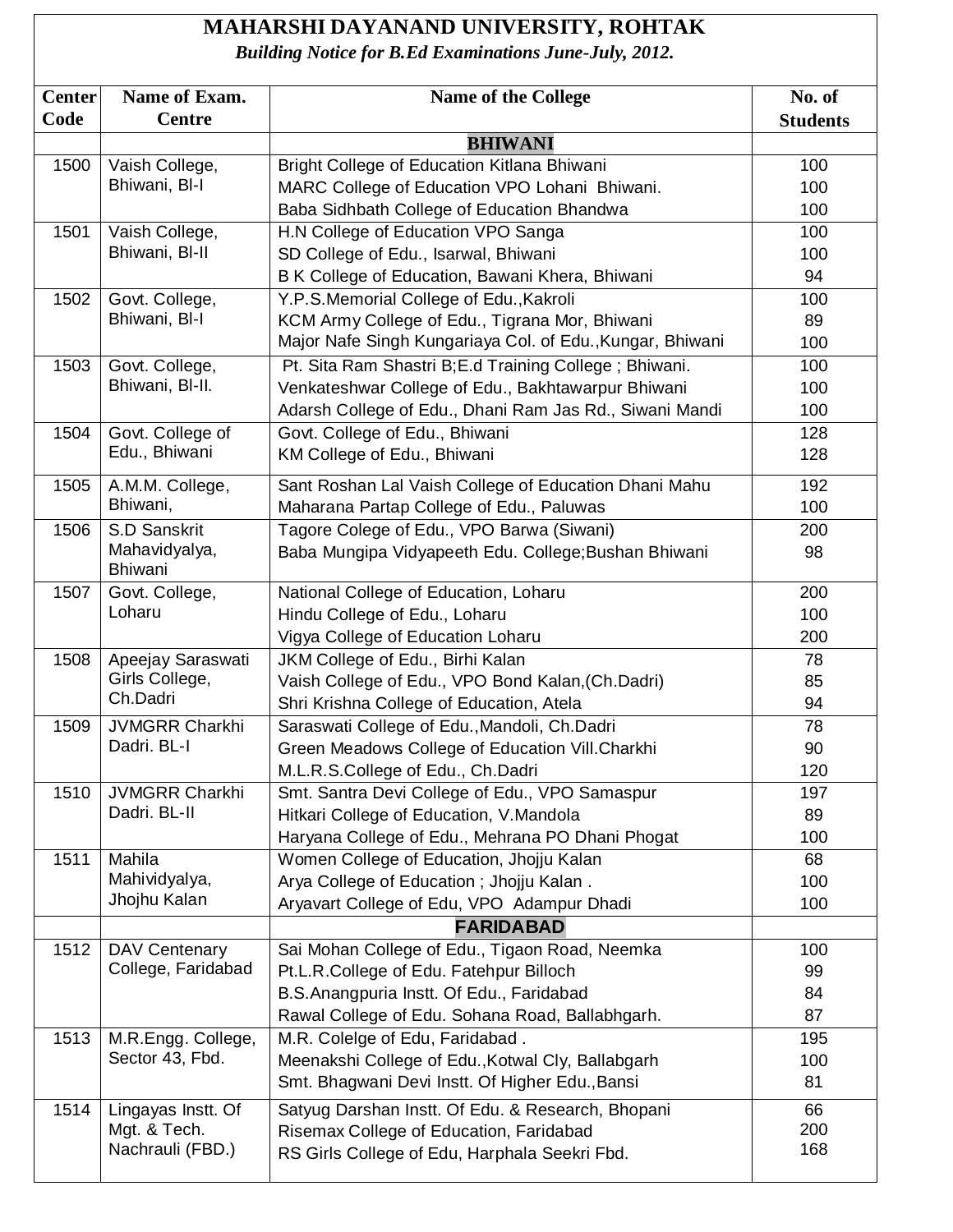| 1515 | <b>Gold Field College</b>                   | Gold Field College of Edu., Chhainsa                         | 191 |
|------|---------------------------------------------|--------------------------------------------------------------|-----|
|      | of Engg, Chhainsa                           | Instt. Of Teachers Edu. Immamudinpur, Ballabgarh             | 91  |
|      | (Ballabhgarh)                               | St. Luke College of Edu., Chandpur, Ballabgarh               | 61  |
|      |                                             | Bhartiyam College of Edu., Vill Panehra Khurd, B.Garh        | 98  |
|      |                                             | Modren Internation College of Edu. Vill. Jasana F/bad.       | 100 |
| 1516 | Govt. College,                              | Shiv College of Edu., Tigaon                                 | 352 |
|      | Tigaon                                      | Dehat Vikas Instt. Of Edu. & Tech, Tigaon                    | 100 |
| 1517 | Alflah School of                            | Alflah School of Edu. & Training, Dhauj, .                   | 300 |
|      | Engg.Dhauj,Fbd.                             | Vivekanand College of Edu., Zolokha (Gurgaon)                | 95  |
| 1518 | Aggarwal College,<br><b>Ballabgarh BI-I</b> | Aravali College of Advanced Studies in Edu., Fbd. Pali       | 200 |
|      |                                             | Balaji College of Edu. Adarsh Nagar, Ballabgarh              | 82  |
| 1519 | Aggarwal College,                           | Jagriti Instt. Of Higher Edu. Vill. Mohana                   | 200 |
|      | Ballabgarh BL-II                            | K.R.College of Edu., Fatehpur Billoch, Faridabad             | 96  |
|      |                                             |                                                              |     |
|      |                                             | <b>PALWAL</b>                                                |     |
| 1520 | GGDSD College,                              | Jeevan Jyoti College of Edu., V. Chhajju Nagar, Palwal       | 99  |
|      | Palwal                                      | SLD Girls College of Edu., Chhaproula, Fbd.                  | 99  |
|      |                                             | Ramanujan college of Edu., Fbd.                              | 99  |
|      |                                             | Sehrawat Degree College of Edu., Hathin, Mewat               | 100 |
| 1521 | <b>MKMK Degree</b>                          | Aggarwal College of Edu., Adarsh Cly, Garhi Rd, Hodal        | 97  |
|      | College, Hodal                              | MKM College of Edu. Hodal                                    | 200 |
|      |                                             | Maa Omwati College of Edu. Hassanpur                         | 100 |
| 1522 | Advanced Instt. Of<br>Tech & Mgt,,          | Advanced Instt. Of Edu., Mathura Rd., V.Aurangabad           | 180 |
|      | Aurangabad                                  | MVN College of Education, (Hodal) Palwal                     | 100 |
|      |                                             | <b>GURGAON (Nodal Centre G.I.T.M)</b>                        |     |
| 1523 | Govt. College,                              | Shri Shiv Chaitanya College of Edu., Main Rd., Bhora Kalan   | 100 |
|      | Sidhrawali                                  | Shri Ram College of Edu., Bhora Kalan                        | 100 |
|      |                                             | R.L.S. College of Edu., Sidharwali                           | 153 |
| 1524 | Govt. College,                              | Rao Adal Singh College of Edu., Tauru                        | 100 |
|      | Tauru                                       | Chandrawati College of Edu., Tauru                           | 83  |
|      | Gurgaon College of                          | Dayawanti College of Edu, Gurgaon                            | 81  |
| 1525 | Engg for Women.,<br>Bilaspur Chowk,         | Ch. Partap Singh Mem college of Edu. Gurgaon                 | 197 |
|      | Gurgaon                                     | Major B.L college of Edu. Bilaspur Chowk, Gurgaon            | 100 |
| 1526 | Gurgaon Instt. of                           | Laxmi College of EduKasan                                    | 63  |
|      | Tech. & Mgt.,                               | Laxmi College of Edu., Rathiwas, Gurgaon                     | 93  |
|      | <b>Bilaspur Tauru</b><br>Road, Gurgaon      | Starex College of Edu., Gurgaon                              | 165 |
| 1527 | Ashram Hari Mandir                          | Pataudi College of Education, Pataudi                        | 200 |
|      | Sanskrit<br>Mahavidyalya, Pataudi           | Jhankar College of Education, Babru Bakipur, Gurgaon         | 100 |
|      |                                             | Rao Neki Ram Memorial College of Education, Village Turakpur | 100 |
|      |                                             | G.S College of Education, Lohari, Jhajjar                    | 80  |
| 1528 | Gurgaon College of                          | R K.College of Edu., Bhora Kalan, Farukhnagar                | 89  |
|      | Engineering, Tauru                          | Rao Ram Singh College of Edu/, Bhora Kalan, Farukh Ngr.      | 100 |
|      | Road, Bilaspur<br>chowk, Gurgaon.           | Vishwas College of Education, Pataudi, Gurgaon               | 100 |
| 1529 | NBGSM, Sohna                                | Jindal College of Edu, Sohna                                 | 55  |
|      |                                             | Kilt College of Edu, Bhondsi and B.Ed (Elementary Edu.)      | 72  |
|      |                                             | DVM College of Edu., Baluda, Gurgaon                         | 69  |
| 1530 | SSS Jain Kanya                              | Saraswati Vidya Mandhi College of Edu., Ferozpur Zirkha      | 200 |
|      | Mahavidyalaya,                              | S.S.Jain College of Edu., Ferozpur Zirkha                    | 72  |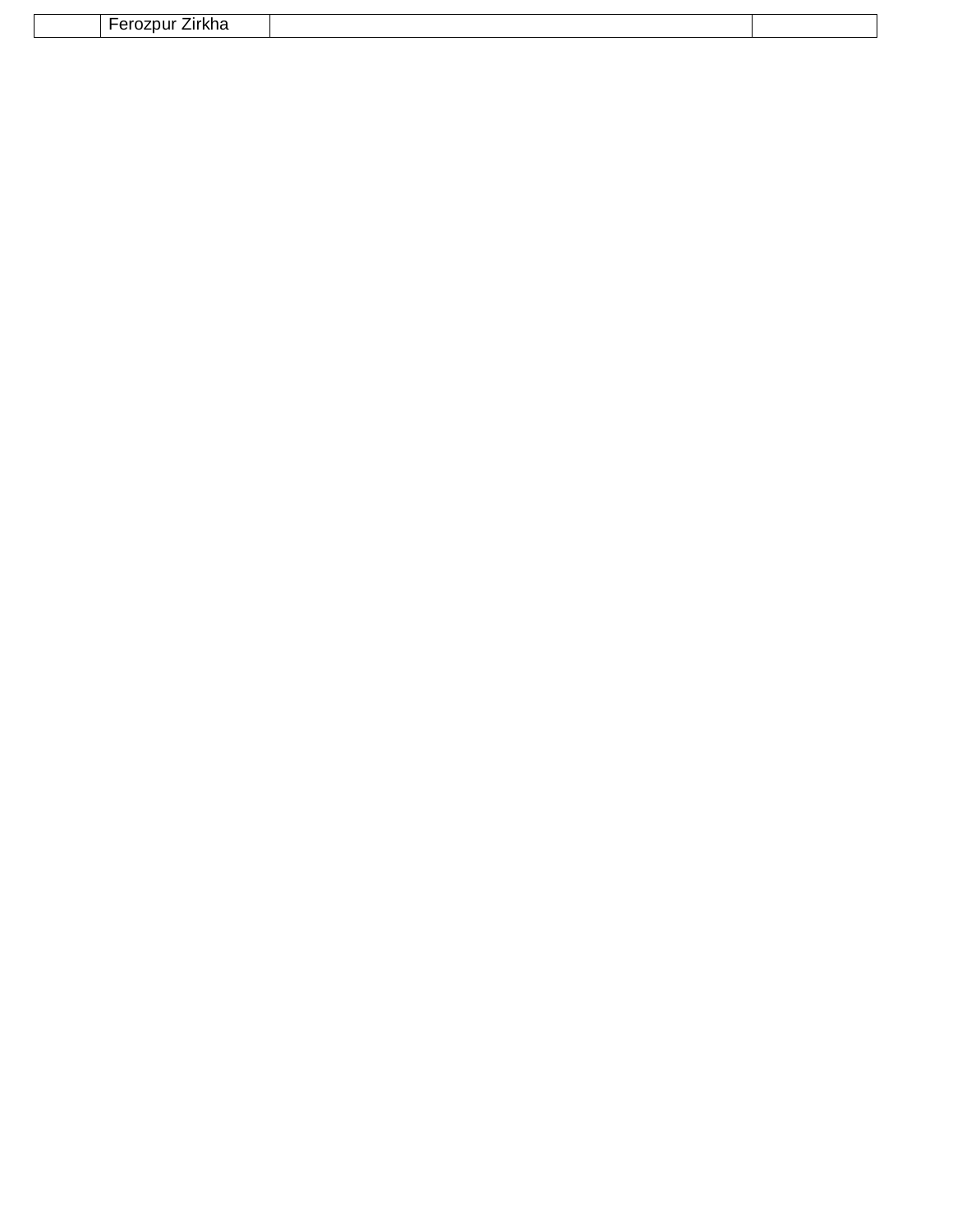|      |                                                | <b>GURGAON (Nodal Centre Dronacharya Engg. College,</b><br>Farukhnagar)                          |     |
|------|------------------------------------------------|--------------------------------------------------------------------------------------------------|-----|
| 1531 | D. Govt. college,                              | Royal Instt. of Sc. & Mgt. Wazirpur, Gurgaon                                                     | 73  |
|      | Gurgaon                                        | B L Colleg of Edu. Wazirpur, Gurgaon                                                             | 85  |
|      |                                                | Rashtriya Vidya Education College, Bansi Road, Gurgaon                                           | 100 |
| 1532 | <b>B.M.College of</b>                          | Deen Dayal Rastogi College of Edu., Khandewala                                                   | 200 |
|      | Tech & Mgt.,                                   | B.L.M College of Edu., Garhi Hasru                                                               | 100 |
|      | FarukhNagar, BL-I,<br>Gurgaon                  | Vidya Bhawan College of Edu., Khurampur, F Nagar                                                 | 100 |
| 1533 | <b>B.M.College of</b>                          | B.M College of Education, Farukh Nagar                                                           | 195 |
|      | Tech & Mgt.,<br>FarukhNagar, BL-II,<br>Gurgaon | Rao Dalip Singh College of Education, Mumtazpur                                                  | 100 |
| 1534 | Savera Group of                                | Sardar Patel College of Edu., Farukh Nagar                                                       | 92  |
|      | Institutions, Jatauli,                         | Oxford College of Edu., Khuranpur, F/Nagar                                                       | 100 |
|      | Hailey Mandi Road,<br>Farukhnagar,<br>Gurgaon  | Rao Udami Ram Memorial College of Edu., V Jamalpur                                               | 100 |
| 1535 | Dronacharya                                    | S.D.College of Edu., Janaula                                                                     | 100 |
|      | College of Engg.                               | Lord Krishan College of Edu., Jamalpur                                                           | 200 |
|      | Farukhnagar Bl.I                               | Lal Bahadur Shastri College of Edu., V Jamalpur                                                  | 100 |
|      |                                                | Maa Saraswati Teacher Training Instt. V Makdola                                                  | 100 |
| 1536 | Govt. College,                                 | Rao Mohar Singh College of Edu.Sector 73, Gurgaon                                                | 200 |
|      | Gurgaon, Sector-9                              | Rao Mohar Singh College of Edu., Jatauli, Gurgaon                                                | 93  |
|      |                                                | Dronya College of Edu., Ravi Nagar, V. Kadipur                                                   | 100 |
|      |                                                | <b>JHAJJAR</b>                                                                                   |     |
| 1537 | M.A. Girls College,                            | Ranjit Singh Mem.College of Edu., Chhara                                                         | 100 |
|      | Jhajjar                                        | D.H. Lawrance College of Edu.,, Jhajjar                                                          | 61  |
|      |                                                | Ravindra Bharti College of Edu., Jhajjar                                                         | 100 |
|      |                                                | A.S.Kharab Mem. College of Edu. V.Kasni                                                          | 100 |
| 1538 | Govt. college,                                 | Sarvodya College of Edu., Khanpur Khurd, Jhajjar                                                 | 100 |
|      | Jhajjar, BL-I                                  | Cambride College of Edu. Birar,                                                                  | 200 |
| 1539 | Govt. college,                                 | S.D. Memorial College of Edu., Jhajjar                                                           | 100 |
|      | Jhajjar, BL-II                                 | Paramount College of Edu.Chhukwas                                                                | 100 |
|      |                                                | Adarsh College of Edu., Dadanpur, Jhajjar                                                        | 100 |
| 1540 | Govt. College,                                 | Ganga College of Edu., Dujana                                                                    | 78  |
|      | Dujana                                         | Maa Ganga College of Edu., Dujana                                                                | 100 |
|      |                                                |                                                                                                  |     |
|      |                                                |                                                                                                  | 70  |
|      |                                                | Disha College of Edu. M.P.Majra<br>Bhimeshwari Devi College of Edu., Beri                        | 100 |
| 1541 | Govt. College,                                 | Lt. Mahipat Singh College of Edu, Sarai Aurangabad,                                              | 151 |
|      | <b>BhadurGarh</b>                              |                                                                                                  | 100 |
|      |                                                | M.T.College of Education, Kharar, Jhajjar<br>M D College of Education, Sarai Aurangabad (B/Garh) | 200 |
| 1542 | VAKM,                                          | VAKM Shikshan Mahavidyalya B/Garh                                                                | 103 |
|      | Bahadurgarh                                    | Netaji Subhash Chander College of Edu. Jhajjar                                                   | 100 |
|      |                                                | DS Arya College of Edu., Bahadurgarh, Jhajjar                                                    | 100 |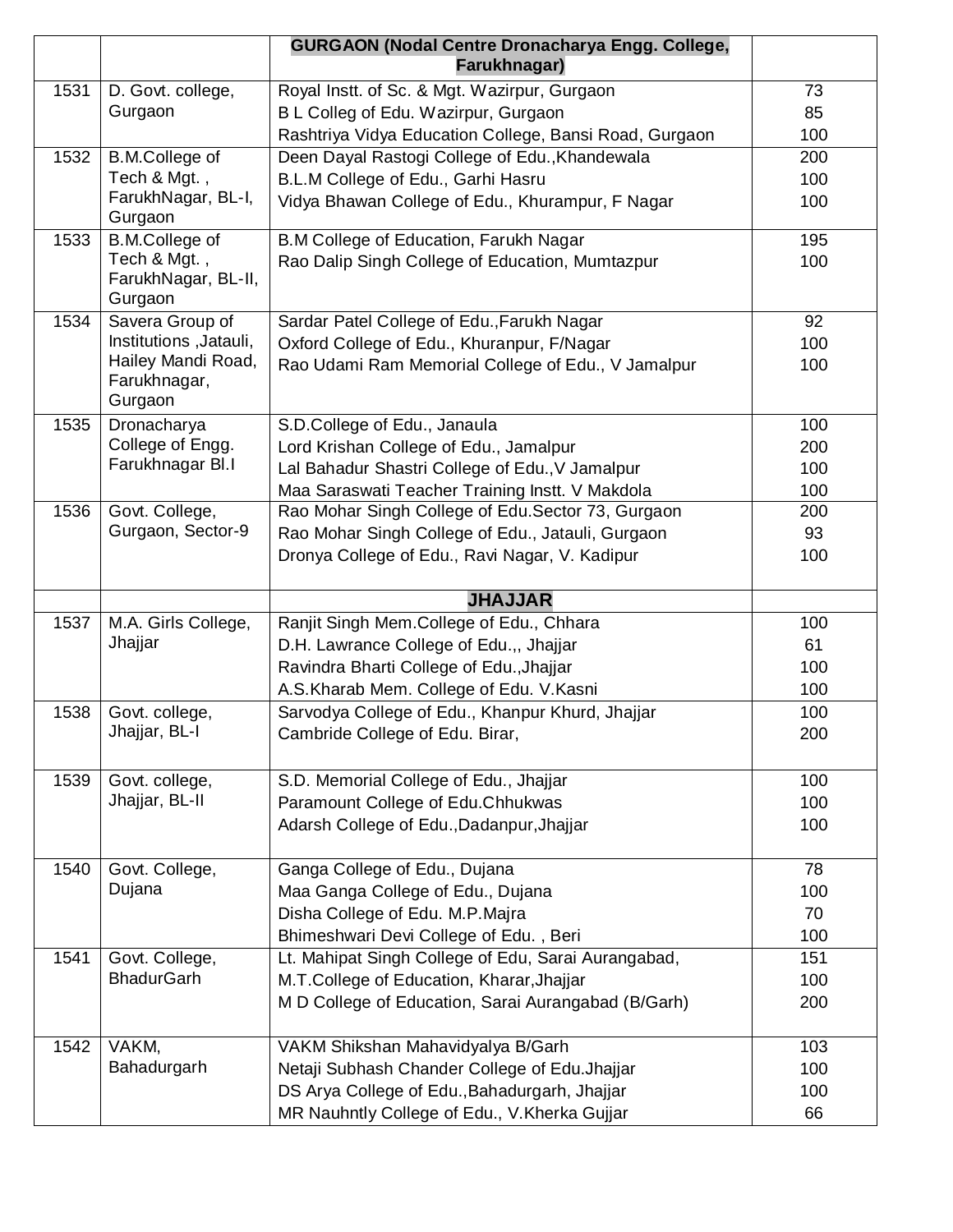| 1543 | Haryana Instt. Of                     | Haryana Instt. of Edu. Asaudha, Bahadurgarh                    | 100 |
|------|---------------------------------------|----------------------------------------------------------------|-----|
|      | Tech. & Mgt/                          | DAV College of Edu., Hassangarh                                | 83  |
|      | Ausodha                               | Modern College of Edu. BahardurGarh, Jhajjar                   | 94  |
|      |                                       |                                                                |     |
| 1544 | P.D.M.Engg.<br>College., Sarai        | P.D.M.College of Edu., Sarai Aurangabad Bahadurgarh            | 200 |
|      | Aurangabad, B/Garh                    | Shri Sai Baba College of Edu., Jahangirpur, Jhajjar            | 100 |
| 1545 | Ganga Instt. Of                       | Ganga Instt. of Edu., 20 Km Stone, Kablana(Jhajjar)            | 138 |
|      | Education, Kablana                    | Arya College of Education,                                     |     |
|      |                                       | Pragya College of Education, Dulhera                           | 100 |
|      |                                       | Rao Nihal Singh College of Education, Lohari                   | 89  |
|      |                                       | MR College of Education, Hassanpur                             | 100 |
|      |                                       | <b>REWARI</b>                                                  |     |
|      | KLP College,                          | AM College of Edu., Majra Sheoraj                              | 100 |
| 1546 | Rewari BI-I                           | JR Mem. College of Edu., Rewari                                | 100 |
|      |                                       | Bright Land College of Edu., VPO Jant, Rewari                  | 90  |
| 1547 | KLP College,                          | Progress Learning College of Edu., Rewari                      | 81  |
|      | Rewari, BL-II                         | SP College of Education Rewari                                 | 97  |
|      |                                       | Modern College of Education Meerpur, Rewari                    | 97  |
| 1548 | KLP College,                          | Krishna Adarsh College of Edu., Bhotwas, Rewari                | 99  |
|      | Rewari, BI-III                        | Modern Indian College of Education, Vill. Pali, P.O. Kund,     | 100 |
|      |                                       | Rewari                                                         |     |
|      |                                       | Sarvhind College of Edu. Gurawara Rewari                       | 100 |
| 1549 | Ahir College,                         | RBS College of Edu. Rewari,                                    | 100 |
|      | Rewari, BI-I                          | Rao Abhye Singh College of Edu., Gangoli Saharanwas,           | 82  |
|      |                                       | Rao Khem Chand College of Edu., Bophatawas Ahir                | 100 |
| 1550 | Ahir College,                         | Rao Ranjit Singh Bodia Kamalpur                                | 93  |
|      | Rewari, BI-II                         | Shaheed Capt.DK Khola College of Edu., Zainabad,               | 200 |
|      |                                       | Mata Vaishno Devi College of Edu. Nangal Mundi, Rewari         | 100 |
| 1551 | Ahir College,                         | Swaranjli College of Edu., Devlawas,                           | 99  |
|      | Rewari, BI-III                        | Vivekanand College of Edu., Dahina                             | 93  |
|      |                                       | K L College of Education, Dohki (Rewari)                       | 100 |
| 1552 | <b>Public Girls College</b><br>Rewari | Baba Mohan Dass College of Edu., Motla Kalan, Rewari           | 100 |
|      |                                       | Sandesh College of Edu., VPO Karoli, Rewari                    | 100 |
| 1553 | DAV Girls College<br>Kosli            | Happy College of Edu., Kosli                                   | 200 |
|      |                                       | Krishna College of Edu., Kosli<br>H.D.College of Edu. Sahlawas | 100 |
|      |                                       | <b>ROHTAK</b>                                                  | 100 |
| 1554 | SJK College,                          | Lord Shiva College of Edu. Lahli                               | 200 |
|      | Kalanaur                              | SJK College of Edu., Kalanaur                                  | 97  |
|      |                                       | Swami Dayamuni Vidyapeeth, Kalanaur                            | 72  |
| 1555 | NRS Govt. College                     | V.B. Collee of Education, Rohtak                               | 200 |
|      | BL-I, Rohtak                          | Indus College of Edu. Asthal Bohar, Rohtak                     | 79  |
| 1556 | NRS Govt. College                     | M.Ed. all private / D.Ed Private - Rohtak Distt                |     |
|      | BL-II, Rohtak                         |                                                                |     |
| 1557 | AIJHM College,                        | Sharvan Instt. of Special Edu. & Research, Rohtak              | 29  |
|      | BI-I, Rohtak                          | Yash College of Edu., Rurkee                                   | 161 |
|      |                                       | Rashtriya College of Edu., Shiela Bye Pass, Rohtak             | 100 |
| 1558 | AIJHM College,                        | CR College of Edu. Rohtak                                      | 115 |
|      | BI-II, Rohtak                         | Vikramditya College of Edu., Mor Kheri,                        | 200 |
|      |                                       | State Instt. of Rehabilitation Training and Research, Gandhi   | 25  |
|      |                                       | Nagar, Rohtak                                                  |     |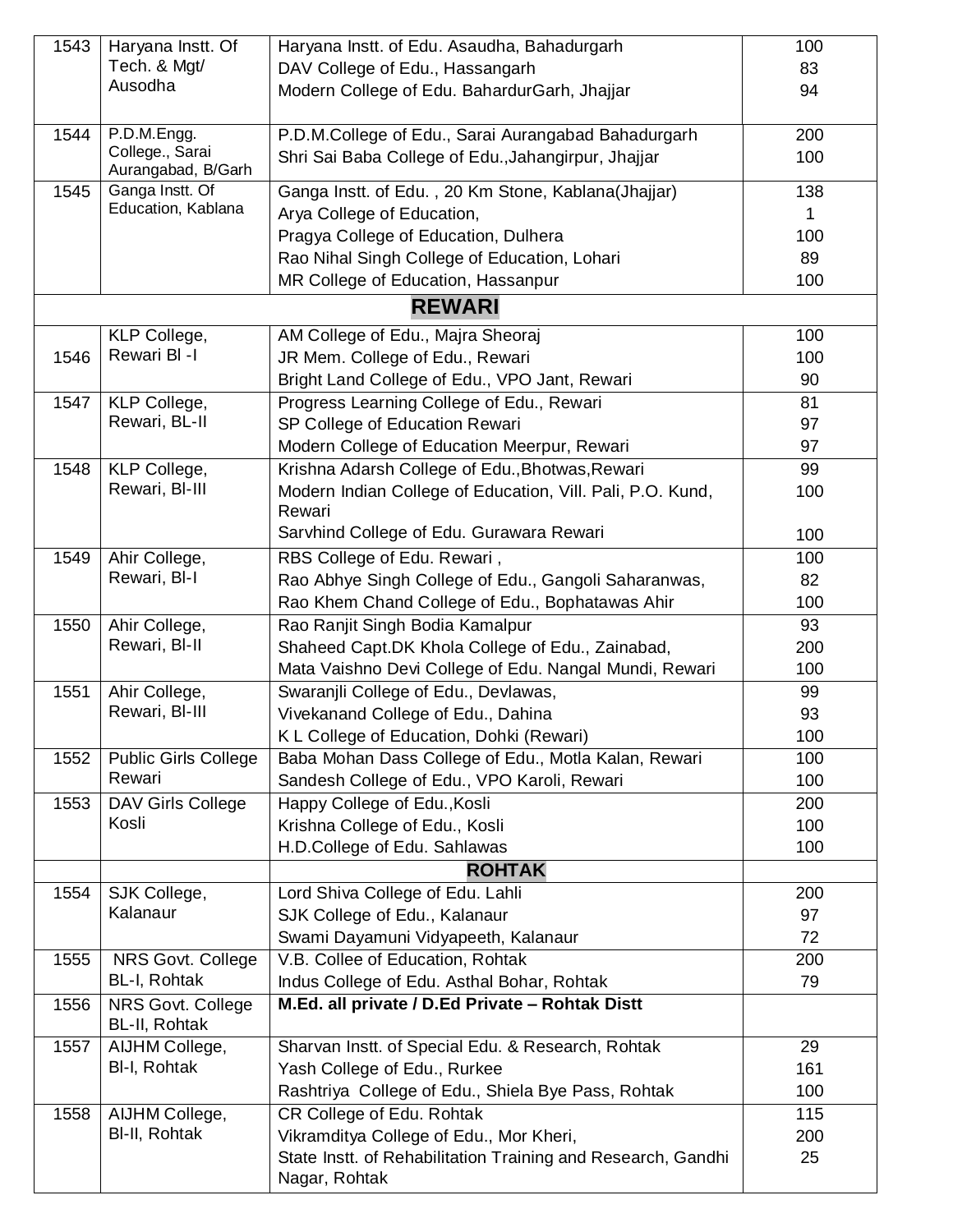| 1559 | AIJHM College,                 | Green Valley College of Edu. Titoli                   | 100 |
|------|--------------------------------|-------------------------------------------------------|-----|
|      | BI-III, Rohtak                 |                                                       |     |
|      |                                | RD College of Education, VPO, Atail                   | 84  |
|      |                                | K.V.M College of Education, Ladhaut Road, Rohtak      | 198 |
| 1560 | AIJHM College,                 | Arya College of Edu. Farmana.                         | 100 |
|      | BI-IV, Rohtak                  | Aryan College of Edu. Lakhan Majra                    | 100 |
|      |                                | Sunil Gugnani Memorial College of Edu. Rohtak         | 83  |
| 1561 | G.B.Degree                     | Raj College of Edu., Brahamanwas                      | 100 |
|      | College, BI-I                  | G B College of Edu., Rohtak                           | 100 |
|      |                                | J.R. Kissan College of Edu., Jind Bye Pass Rohtak     | 97  |
| 1562 | G.B.Degree                     | Indraprastha Education College, Rohtak                | 95  |
|      | College, BI-II                 | IPS SCH. College of Mgt. & Edu. Jind Bye Pass, Rohtak | 90  |
|      |                                |                                                       | 72  |
| 1563 | G.B.Degree                     | SBMN Instt. Of Mgt. Studies & Research                |     |
|      | College, BI-III                | SSM College of Education VPO Makrauli Khurd, Rohtak   | 78  |
|      |                                | I.P.S of Edu. Jind Road, Rohtak                       | 90  |
| 1564 | Govt. College,                 | Kissan college of Education, Meham                    | 165 |
|      | Meham                          | Saraswati Vidya Mandir, Meham                         | 200 |
|      |                                | Capt. Hardev Singh College of Edu., Madina            | 52  |
|      |                                |                                                       |     |
| 1565 | L.N.Hindu Girls                | <b>All DDE Students</b>                               | 250 |
|      | College, Rohtak                | Saraswati College of Edu., Shora Kothi, Rohtak        | 39  |
| 1566 | Vaish Mahila Mah.,             | Vaish College of Edu. Rohtak.                         | 200 |
|      | Rohtak                         | MR DAV College of Edu. Rohtak                         | 100 |
|      |                                | Sanskriti College of Edu. Gohana Rd., Rohtak          | 100 |
| 1567 | Saini CoEducation              | I.P.J College of Edu. Ismaila                         | 29  |
|      | College, Rohtak                | Saini Instt. Of Girls Edu., Chunni Pura, Rohtak       | 90  |
|      |                                | I.P. College of Edu. Jasia.                           | 170 |
| 1568 | Vaish College,                 | All private candidates (Re-appear, Full, Addl.) 1/2   |     |
|      | Rohtak, BL-I                   |                                                       |     |
| 1569 | Vaish College,<br>Rohtak BI-II | All private candidates (Re-appear, Full, Addl.) 1/2   |     |
| 1570 | Satpriya College of            | IB Women College of Edu & Mgt. Ram Gopal Cly, Rtk.    | 62  |
|      | Engg. & Tech.,                 | Satpriya College of Edu., Rohtak                      | 100 |
|      | Rohak                          | Rama Krishna College of Edu., Chandi                  | 84  |
| 1571 | Vaish College of               | SR College of Edu. IMT Rohtak.                        | 100 |
|      | Law, Rohtak                    | Shri Balaji College of Edu. Sampla                    | 200 |
| 1572 | Vaish College of               | St. Paul College of Edu. Rohtak.                      | 195 |
|      | Engg. Rohtak, BI-I,            | Vikramaditya Group of Edu. Instt. Mor Kheri Rtk.      | 100 |
|      | Rtk.                           |                                                       |     |
| 1573 | Vaish College of               | Narayana College of Edu. Kutana Rohtak                | 86  |
|      | Engg. Rohtak, BI-II,           | S.S. College of Edu. Kutana Rohtak.                   | 82  |
|      | Rtk.                           | Sheetla College of Edu. Lakhan Majra                  | 100 |
|      |                                | <b>SONEPAT</b>                                        |     |
| 1574 | CRA College,                   | NS College of Edu. Lahrara                            | 72  |
|      | Sonepat,                       | Navyug College of Edu., Sonepat                       | 100 |
|      |                                | Janta College of Edu. Nathupur                        | 100 |
|      |                                |                                                       |     |
|      |                                | TR College of Edu. Sonepat                            | 115 |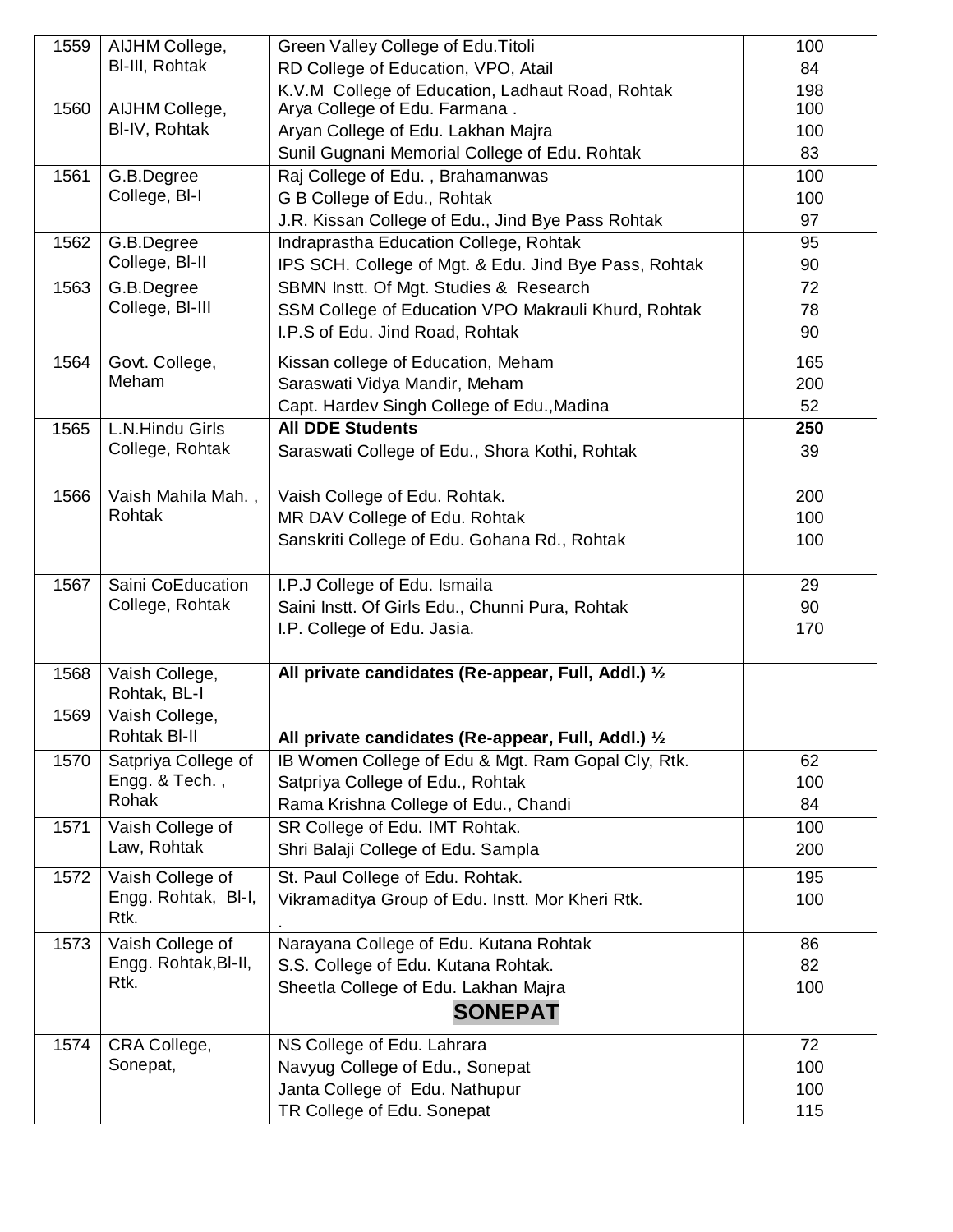| 1575 | Govt, College                    | DBM College of Edu., VPO Madina                        | 100 |
|------|----------------------------------|--------------------------------------------------------|-----|
|      | Gohana.Bl.-I                     | Krishna Edu. Researh & Tech Instt. Bhanderi (Gohana)   | 84  |
| 1576 | Govt. College                    | Ch. Kartar Singh College of Edu., Gudha Road, Gohana   | 92  |
|      | Gohana BI-II,                    | Geeta College of Edu., VPO Butana Kundu                | 92  |
|      |                                  | S S College of Edu., Vill. Mohmadpur, Gohana           | 183 |
| 1577 | Govt. College for                | MRM College oollege of Edu., Gohana                    | 100 |
|      | Women, Gohana.                   | Om College of Edu. Khandrai                            | 110 |
|      | (Girls Wing)                     | Modern College of Edu., Vishnu Nagar, Gohana           | 192 |
| 1578 | Hindu College, BI-I,             | Hindu College of Edu., Sonepat,                        | 170 |
|      | Sonepat                          | Ramjas College of Edu., Sonepat                        | 100 |
| 1579 | Hindu College, BI-II,            | DC Jain College of Edu., Sonepat                       | 100 |
|      | Sonepat                          | Kirorimal College of Edu., Khewra,                     | 200 |
| 1580 | M.S.I.T, Jagdishpur,<br>Sonepat. | B.M.College of Edu, Jagdishpur, Sonepat                | 283 |
| 1581 | Hindu Girls College,             | Bharat Vidya Peeth College of Edu., Kasandi (Gohana)   | 100 |
|      | Sonepat                          | Harsh College of Edu., Purkhas                         | 89  |
|      |                                  |                                                        |     |
| 1582 | GVM Girls College,               | GVM College of Edu., Sonepat,                          | 164 |
|      | BI-I, Sonepat                    | Venkateshwara College of Edu., VPO Rajpur,             | 100 |
| 1583 | GVM Girls College,               | Shiksha Bharti Colege of Edu., Mohana                  | 65  |
|      | BI-II, Sonepat                   | K.C.College of Edu., Devi Lal Chowk, Gannaur           | 100 |
| 1584 | Kanya                            | Shiv Karan College of Edu., Matindu                    | 100 |
|      | Mahavidyalaya,                   | RK College of Edu. Sonepat Rd. Humayupur               | 100 |
|      | Kharkhoda                        | Paradise College of Edu., Kharkhoda                    | 70  |
| 1585 | Bhagwan                          | Bhagwan Parshuram College of Edu., Balibrahman, Gohana | 100 |
|      | Parshuram College                | Shri Ganesh College of Edu., Balibrahman.              | 100 |
|      | of Engg.,<br>Balibrahnan,        | Kirti College of Edu., Anayat Gohana Sonepat           | 73  |
|      | Gohana                           | Jawahar Lal Nehru College of Edu. Gohana Sonepat       | 86  |
| 1586 | Darsh College of                 | Darsh College of Edu., Kailana, Gohana                 | 136 |
|      | Engg., Kailana,                  | Mukhi College of Edu. Gohana.                          | 172 |
|      | Gohana-Panipat                   | DCS Colege of Edu., Gohana,                            | 188 |
|      | Road                             |                                                        |     |
| 1587 | Hindu Engg.                      | Aryavart College of Edu., Khanda Sonepat               | 95  |
|      | College, Sonepat                 | Sun Rise College of Edu. Nangal Kalan, Sonepat         | 100 |
|      |                                  | Shri Ram College of Edu., Bidhlan, kharkhoda, Sonepat  | 100 |
| 1588 | South Point                      | Shambhu Dayal College of Edu., Sonepat                 | 71  |
|      | Engg.College,                    | Mange Ram Women College of Edu., Purkhas               | 67  |
|      | Sonepat                          | South Point College of Edu., Sonepat                   | 126 |
|      |                                  | Panchsheel Instt. of Research & Edu. Jatwara, Sonepat  | 100 |
|      |                                  | <b>MAHENDERGARH</b>                                    |     |
| 1589 | Govt. College,                   | Baba Jai Ram Das College of Edu., Pali,                | 174 |
|      | M/garh Block-I                   | Arya College of Education, Pali, M/Garh                | 40  |
|      |                                  | Shri Ram College of Edu., M/Garh                       | 90  |
|      |                                  | Shanti College of Education,                           | 100 |
| 1590 | Govt. College,                   | S.J.R.D, College of Education, Pali, M/Garh            | 200 |
|      | M/Garh Block-II                  | KD, College of Education, Pali, M/Garh                 | 100 |
|      |                                  | Rao Sultan Singh College of Education, Nimbahera       | 100 |